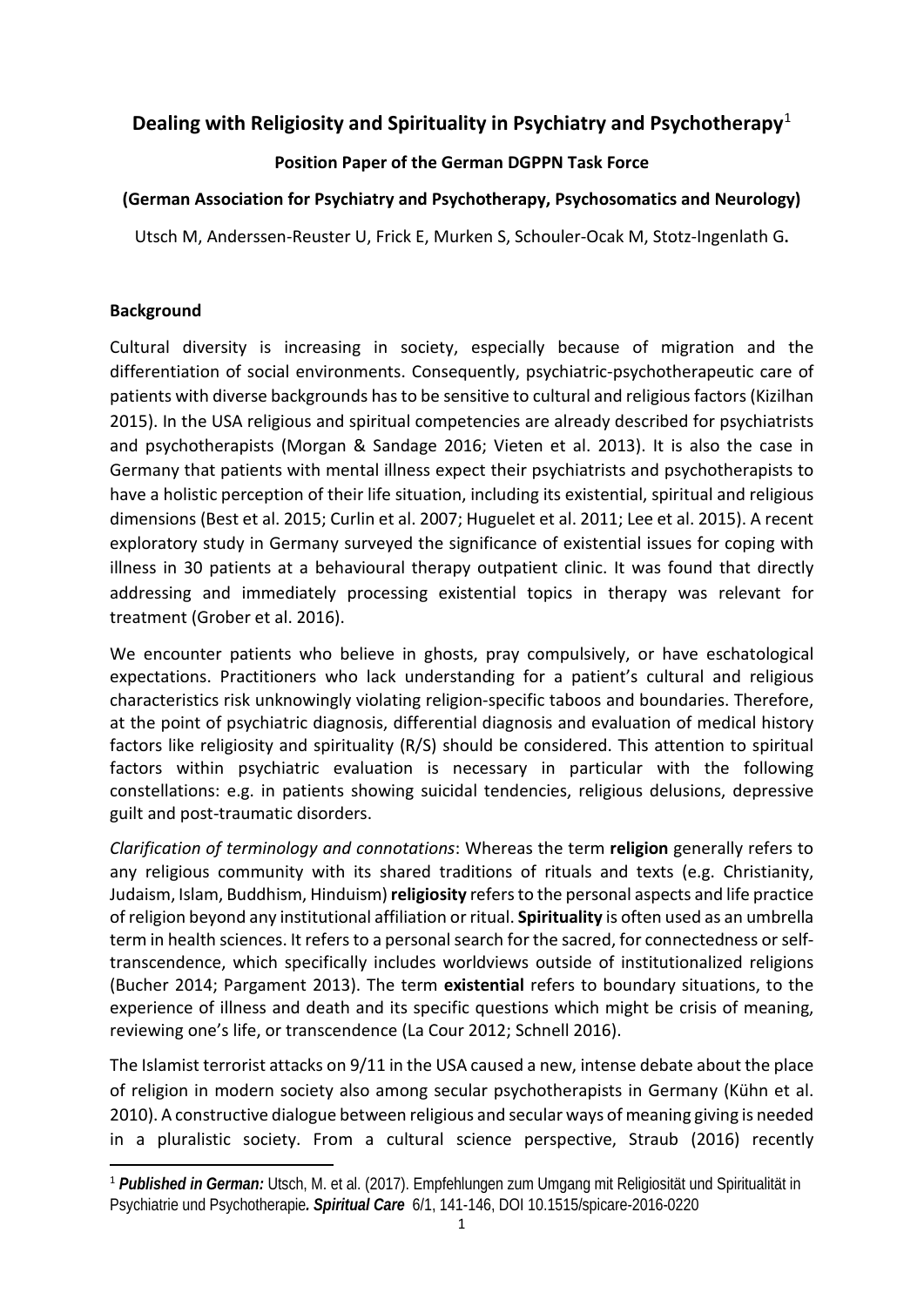differentiated that in our time the conflict line that is mostly significant in society is no longer between religious believers and unbelievers, but between people who have reflected and integrated their worldview into their identity structure and those who have a totalitarian structure.

Meaning can be found through a secular or a religious-spiritual worldview. Meaning is built on interpretative components out of subjective values. Until now, these aspects have received too little attention in psychotherapy (Flassbeck & Keßler 2013; Frey 2016). Through the dissemination of mindfulness-based approaches psychiatrists and psychotherapists have started to reflect differently on psychotherapeutic values and their ethics (Grossman & Reddemann 2016). For the purpose of adequately addressing R/S the therapist´s values and basic assumptions as well as the implicitly mediated values within the respective psychotherapy should be reflected on.

Within the professional discussion on the inclusion of R/S in psychiatric-psychotherapeutic treatment one can find the following viewpoints: While some authors recommend spiritual treatment methods, i.e. the inclusion of R/S interventions on the basis of empirical evidence (Anderson et al. 2015); others, like the Austrian Ministry of Health warn against boundary transgressions and the abandonment of scientific standards and forbids esoteric content, spiritual rituals and religious methods in psychotherapy (Österreichisches Bundesgesundheitsministerium 2014). Because the assessment of R/S in psychiatry and psychotherapy is highly dependent on the cultural context, the DGPPN has set up a task force to create a position paper on R/S in psychiatry and psychotherapy and to promote a discussion on the topic within the German health care system. One aim of the position paper was to adopt the international discussion of this topic to the German situation. The composition of the Task Force ensures that it is balanced in terms of denomination/religion, cultural background, occupational groups and gender aspects.

Today the criticism and disease mongering of R/S, which prevailed in science in earlier years, is no longer appropriate. This critical attitude, however, should not be replaced indiscriminately by an idealization of the field. Psychiatry and psychotherapy can make an important professional contribution to the formulation of criteria for healing and harmful aspects of R/S.

### **Basic assumptions**

- R/S are regarded as anthropological universals (Luckmann 2002; Meindl & Bucher 2015). Religiosity and spirituality are part of being human and should be acknowledged in the context of a holistic view – regardless of the possible influence of R/S on health outcomes (Koenig 2008, 2012) or on the efficiency of therapeutic interventions.
- R/S are identity-forming in both the patient and the psychiatrist/psychotherapist. This is evident especially in existential crises and boundary situations, but also in moments of purposefulness and life phases of existential indifference (Schnell 2016).
- In psychotherapy, R/S should be perceived and appreciated as personal systems of meaning and culture-forming influencing factors (Utsch et al. 2014). For reasons of professional ethics, psychiatrists and psychotherapists are obliged to respect their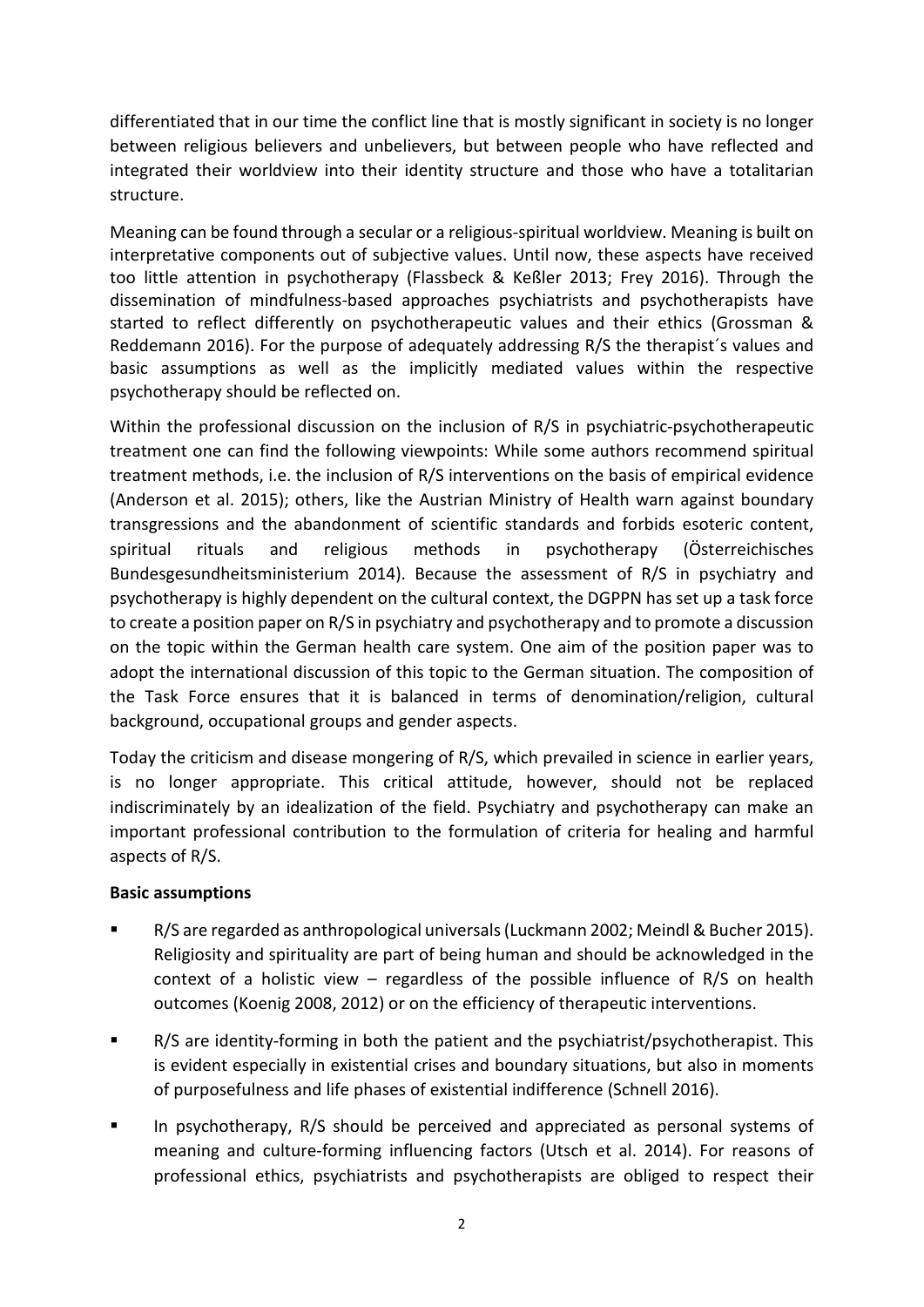patients regardless their age, sexual orientation, social position, nationality, ethnic origin, religion or political conviction.

### **Present research**

When reviewing the English-language literature on the relationship between religiosity and psychotherapy (e.g. Anderson et al. 2015; Goncalves et al. 2015; Lim et al. 2014; Ross et al. 2015) it is noticeable that R/S is often seen as a modular component of psychotherapy itself (e.g. in the context of behaviour therapy [BT]/cognitive behaviour therapy [CBT]). Most of the research has been performed in the USA. As R/S can only be analyzed within the cultural context of individuals, the results cannot simply be transferred to the European situation; our own research is urgently needed in Europe to add to the small amount of European data. Unlike in the USA, in the German-speaking world there is a great deal of caution regarding spiritual interventions in psychotherapy. Exceptions can be found within Buddhist-meditative elements in mindfulness-based therapies (Anderssen-Reuster 2011; Anderssen-Reuster et al. 2013; Harrer & Weiss 2016).

A great deal of research exists, particularly from English-speaking countries, on the relationship between R/S and health (Koenig et al. 2012). Despite all the attention that many studies on spiritual interventions have paid to methodology, it is noticeable that the authors attribute the therapeutic effects to the impact of faith rather than to psychological mechanisms. Therein lies a fundamental bias. Criticism of this aspect has also been raised in the USA (Sloan 2006; Sloan et al. 2000). We therefore need psychiatric and psychological models of association to explain why R/S can act as a resource or a stress factor (Murken 1997; Schowalter & Murken 2003).

The risk of improper boundary transgression and encroaching behaviour by the therapist in spiritual psychotherapy modules is discussed more intensively in Europe than in the USA (Galanter et al. 1990). Even though the importance of existential issues is recognized in psychotherapy, some questions remain open. For example, is giving meaning the task of psychotherapeutic *interventions* (Hardt & Springer 2012)? How far the psychiatricpsychotherapeutic *support* of the patient can go in his or her existential, religious and spiritual search? What professional boundaries are necessary and meaningful to protect the freedom of the patient *and* the practitioner?

It is becoming clear that religious and spiritual topics in psychiatry and psychotherapy have not yet been adequately evaluated, researched and communicated in a training context. These factors are even more important because, besides the classical religions, a mushrooming psycho-spiritual counselling market has emerged that includes some questionable offerings (Brentrup & Kupitz 2015; Murken & Namini 2008). Quite a lot of patients are looking for a spiritual teacher – the guru question is an important subject in psychotherapy (Caplan 2011).

The many guidelines written specifically on R/S show the important role of R/S in Englishspeaking psychological and psychiatric professional associations (Cook 2013; Galanter et al. 1990; Moreira-Almeida et al. 2015; Peteet et al. 2006).

As people with mental illness often turn to the head of their religious community, the **American Psychiatric Association** (2016) has launched the "Mental Health and Faith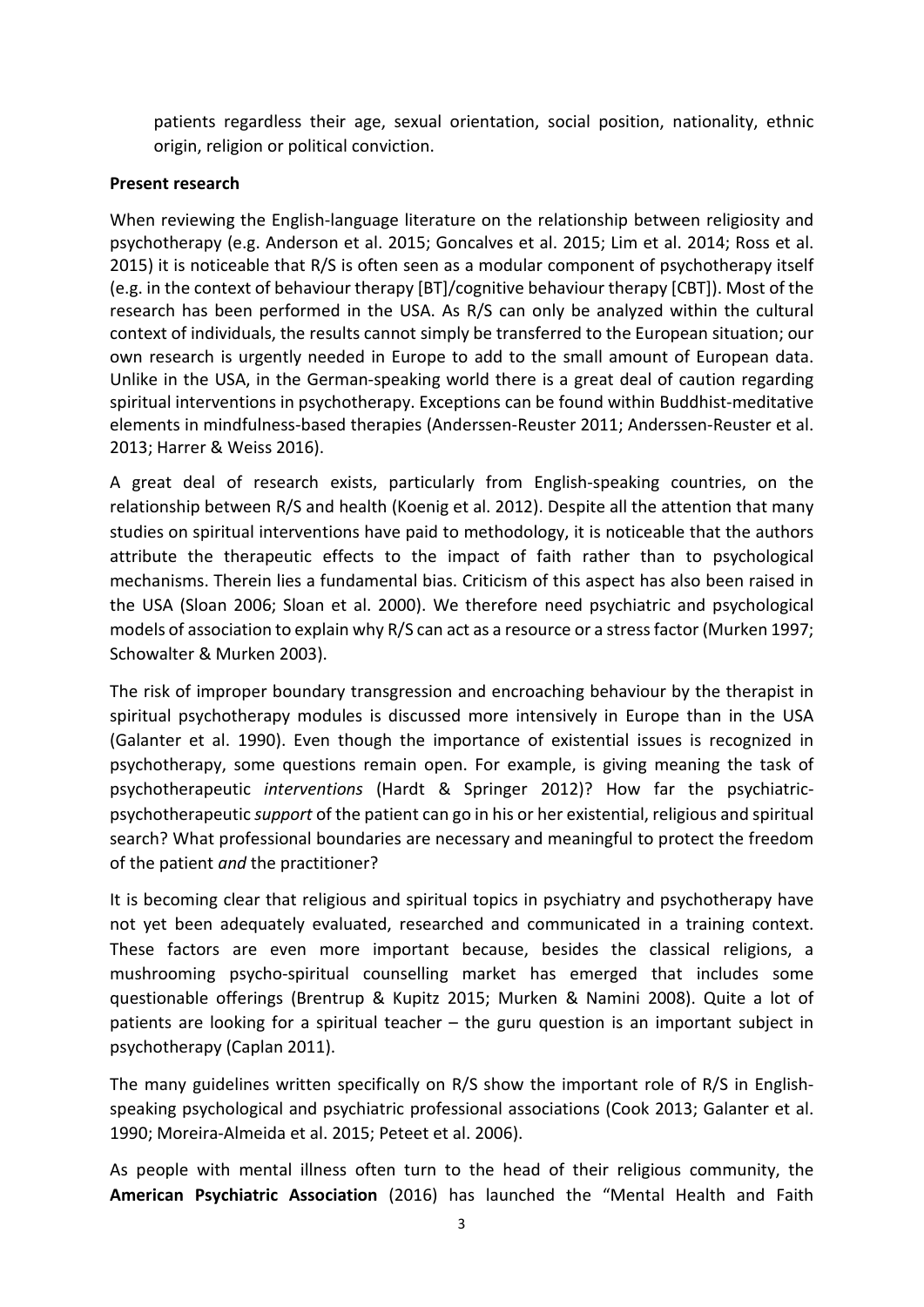Community Partnership" and set up a working group which has written a guiding manual for the spiritual leaders and ministers of religious organisations on how to properly deal with mental illness.

The Section "Religion, Spirituality and Psychiatry" in the "**World Psychiatric Association**" **(WPA)** works on these issues and publishes its results on its own website as well as in a regular newsletter (WPA, 2015). Recently the WPA published a position paper on how to deal with R/S (Moreira-Almeida et al. 2015). As empirical evidence has shown, R/S affects the prevalence (especially of depression and dependence disorders), diagnosis (distinctions between spiritual experiences and mental illness) and treatment (inclusion of spiritual needs) of mental illnesses, the WPA recommends that its members pay greater attention to these issues.

Over the last 15 years the **American Psychological Association (APA)** has published over a dozen textbooks on the psychology of R/S. It also publishes findings related to psychological aspects of religion and spirituality in the journal "Psychology of Religion and Spirituality." In addition, two years ago the APA started publishing the quarterly journal "Spirituality in Clinical Practice," which presents scientific reports of spiritually-oriented clinical interventions [\(http://www.apa.org/pubs/journals/scp\)](http://www.apa.org/pubs/journals/scp). Pargament and colleagues (Pargament et al. 2013) have published a two-volume APA handbook that summarizes the current state of knowledge.

The **British "Royal College of Psychiatrists"** regularly offers further education on these issues through its special interest group "Psychiatry and Spirituality," which now includes over 3,000 members. Materials and information about meetings are provided on a dedicated website (Royal College of Psychiatrists 2016). The group has presented a consensus paper on dealing with R/S (Cook 2013). This paper states that members are obliged to respect and be sensitive to the religious or spiritual affiliations of their patients. Clinicians should not offer religious or spiritual rituals as a substitute for professional treatment methods. On the other hand, attention is drawn to the role of positive spirituality in coping, which can be used to convey hope and meaning.

Similar initiatives are also currently being developed in Germany. Nevertheless, Germany has a great need to catch up on research, teaching, training and clinical work.

#### **Recommendations of the DGPPN Task Force**

- 1. *Intercultural competence.* Because culture influences R/S, a patient's individual health and disease concepts should be explored in a way that is sensitive to culture and religion. This includes the ability of the therapist to change perspectives. The Cultural Formulation Interview (CFI), which was developed within the framework of the DSM-5 (APA 2013), has proven to be useful in this context. Culture- and language-related misunderstandings should be resolved.
- 2. *Spiritual history.* When taking the psychiatric-psychotherapeutic history, information on values and religious and spiritual convictions, rituals, affiliations and their relevance in the patient's life should be recorded (Frick et al. 2002).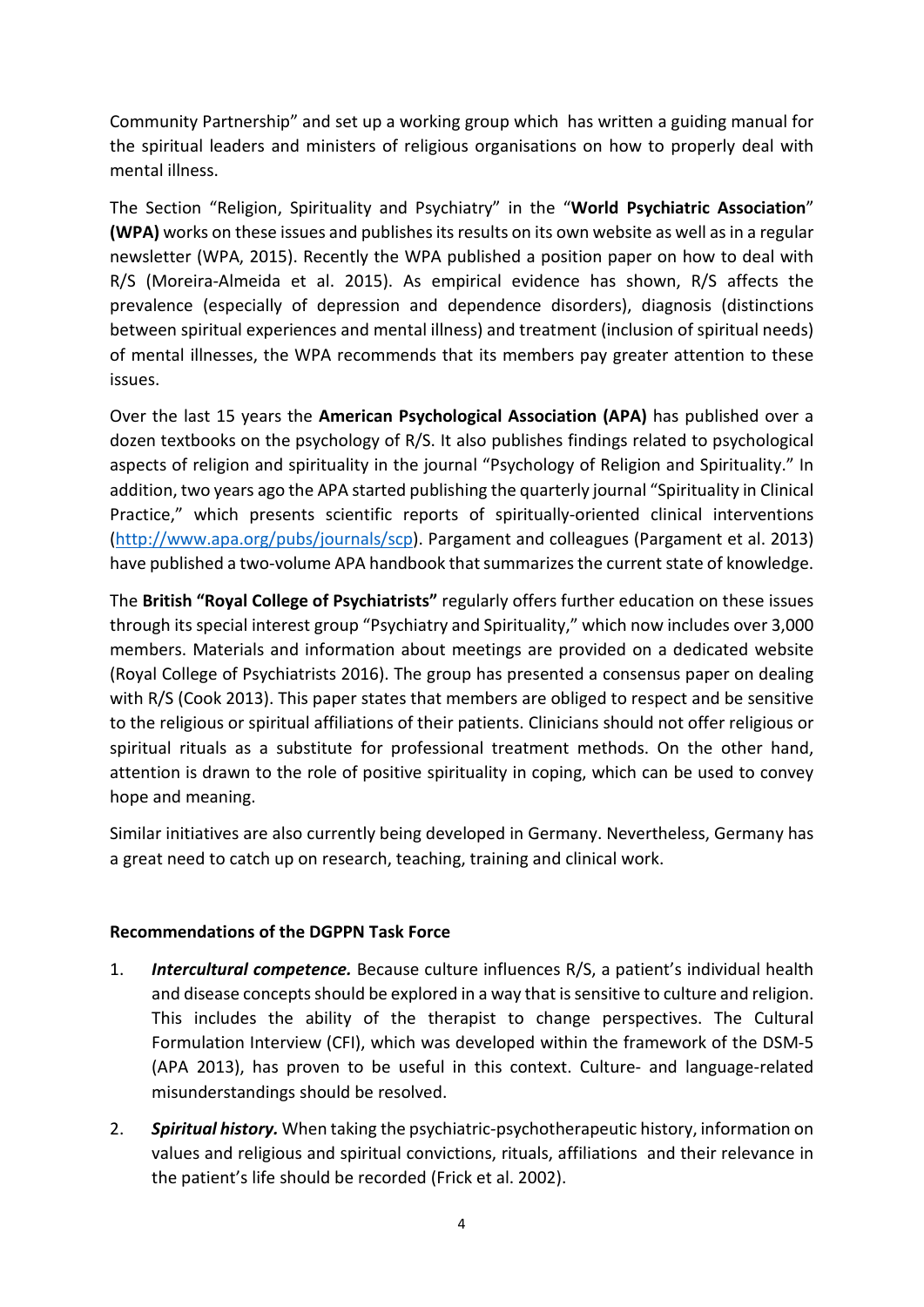3. *R/S in the treatment plan***.** The practitioner should be able to recognize R/S as a resource and/or stress factor for patients and, if necessary, to integrate it into the treatment strategy.

This also is necessary if the practitioner is areligious or has a worldview different from the patient. Hence, the patient's view of R/S and his or her respective valuations have to be understood and taken into account in the treatment plan. It is often necessary to examine existential questions even with patients without a religious/spiritual attachment. The acceptance of a patient's R/S convictions may have to be limited if there is a risk to self or others.

- 4. *Boundary violations based on R/S motives.* The therapeutic relationship and therapeutic treatment in institutions requires clear rules. If these are broken because of religious or spiritual convictions (e.g. religious zealotry/fundamentalism), the patient has to be confronted with the applicable rules as part of the reality principle. Depending on the setting (clinic, inpatient acute psychiatry, practice, etc.), differentiated interventions are necessary to protect or re-establish boundaries.
- 5. *Professional boundaries.* Psychiatrists and psychotherapists have committed themselves through their professional ethics to work within the spectrum of methods of their profession. Therefore, religious or spiritual interventions are excluded. This exclusion is a meaningful and necessary self-limitation. It must nevertheless be ensured that therapy provides a space for the patient's R/S. The Task Force considers it essential that German-speaking psychiatry and psychotherapy give greater consideration to R/S than heretofore.
- 6. *Diversity management.* Facing a vivant market of diverse psychospiritual offerings and their sometimes questionable promises and framework conditions, the task force recommends that the ideological background of a healing method should be transparent, that professional and scientific standards should be maintained and that an approach should be taken that is sensitive to culture and religion.
- 7. *Neutrality.* The practitioner should remain religiously neutral in a respectful way but be open to a possible transcendence as it relates to the patient. A distinction should be made between psychiatric and psychotherapeutic treatments on the one hand and pastoral care and spiritual guidance on the other. Both should remain separate. In many cases, however, collaboration in the interest of the patient can be useful. For this purpose it is helpful if chaplains improve their basic knowledge about psychiatry and psychotherapy.
- 8. *Basis in the therapeutic relationship.* The question of the interaction and fit between the patient's and practitioner's basic attitudes towards R/S are to be reflected on in selfexploration. The prerequisite for this reflection is that psychiatrists and psychotherapists know and critically reflect on their own worldview. The phenomena of transference and countertransference are particularly important in the context of R/S. During reflection, self-exploration and supervision special consideration must be given to the area of tension between the ideological neutrality and religious or spiritual self-declaration of the psychiatrist and psychotherapist as well as questions of truth and values.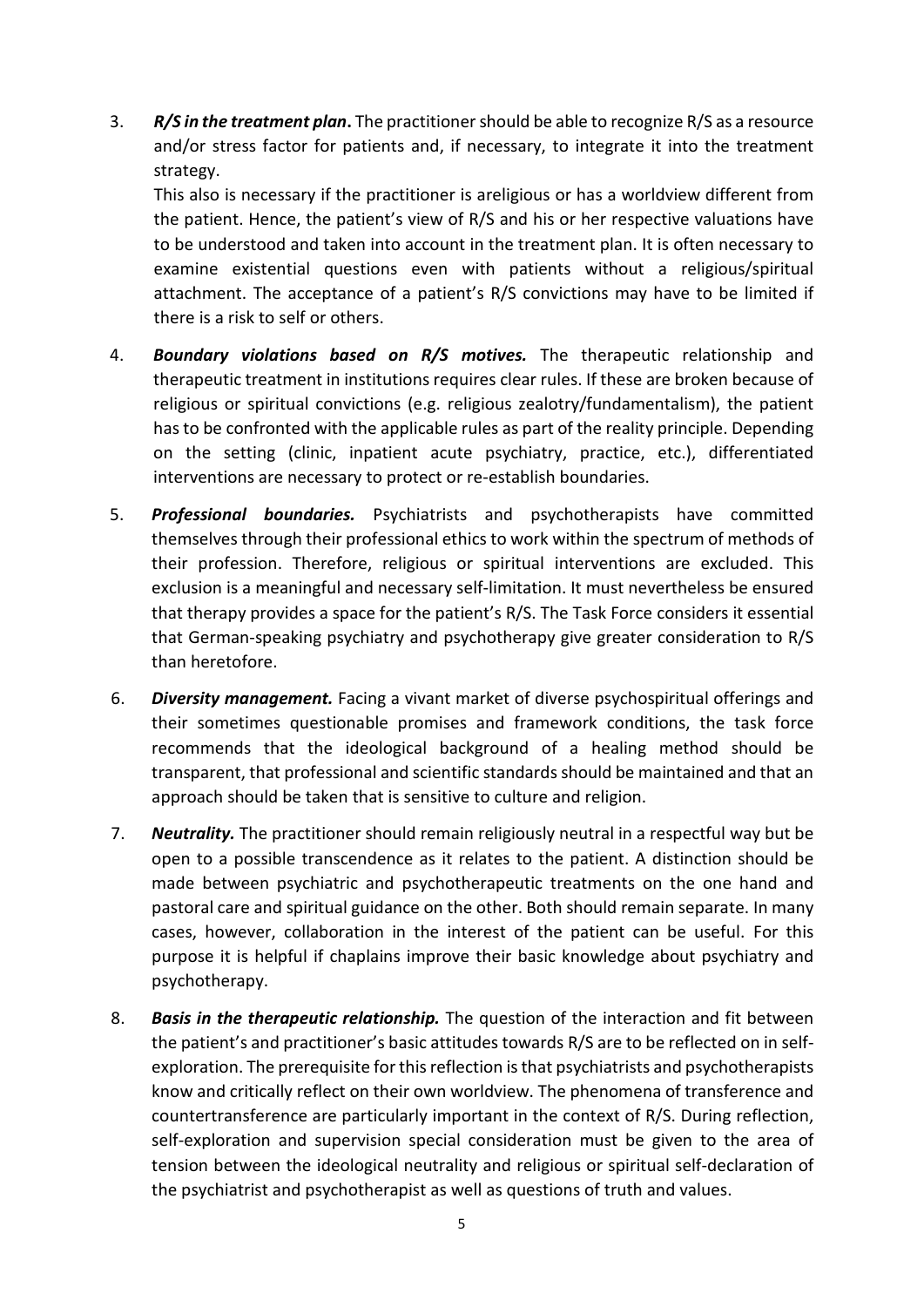- 9. *Training, further education and continuing education.* Psychiatric, psychotherapeutic and psychosomatic training, advanced training and continuing education must be improved both in terms of the basic knowledge of religious and worldview questions and in particular with regard to opportunities for self-exploration. Competencies in R/Srelated attitudes, knowledge and skills should be trained and developed. Corresponding learning goals should be integrated into medical training and further education regulations.
- 10. *Research.* Research on the significance of world views and of models for giving meaning as a burden and resource in the German-speaking world is useful and necessary. An interdisciplinary dialogue between psychology of religion, theology and psychiatry, psychotherapy and psychosomatics is desirable and necessary. The following research topics appear to be important, among others: (1) perception of patients' R/S needs, (2) R/S as a barrier to treatment and (3) cooperation between health professions and pastoral care offerings.

#### **References**

- Anderson N, Heywood-Everett S, Siddiqi N, Wright J, Meredith J & McMillan D (2015) Faith-adapted psychological therapies for depression and anxiety: Systematic review and meta-analysis. Journal of Affective Disorders 176:183-196.
- Anderssen-Reuster U (2011) Achtsamkeit in Psychotherapie und Psychosomatik: Haltung und Methode. Stuttgart: Schattauer.
- Anderssen-Reuster U, Meck S & Meibert P (Hg.) (2013) Psychotherapie und buddhistisches Geistestraining: Methoden einer achtsamen Bewusstseinskultur. Stuttgart: Schattauer.
- APA American Psychiatric Association. (2013) *Cultural Formulation Interview.* Verfügbar unter: [http://www.multiculturalmentalhealth.ca/wp](http://www.multiculturalmentalhealth.ca/wp-content/uploads/2013/10/2013_DSM5_CFI_InformantVersion.pdf)[content/uploads/2013/10/2013\\_DSM5\\_CFI\\_InformantVersion.pdf](http://www.multiculturalmentalhealth.ca/wp-content/uploads/2013/10/2013_DSM5_CFI_InformantVersion.pdf) [1. Juli 2016].
- APA American Psychiatric Association Foundation (2016) Mental Health. A Guide for Faith Leaders. Verfügbar unter: [www.psychiatry.org/faith](http://www.psychiatry.org/faith) [Zugriff am 16. Juni 2016].
- Best M, Butow P & Olver I (2015) Do patients want doctors to talk about spirituality? A systematic literature review [\(http://dx.doi.org/10.1016/j.pec.2015.04.017\).](http://dx.doi.org/10.1016/j.pec.2015.04.017)) Patient Education and Counseling 98:1320-1328.
- Brentrup M & Kupitz G (2015) Rituale und Spiritualität in der Psychotherapie. Göttingen: Vandenhoeck & Ruprecht.
- Bucher AA (2014) Psychologie der Spiritualität. Handbuch. 2., überarbeitete Auflage. Weinheim: Beltz.
- Capaln M (2011) The Guru Question. The PErils and Rewards of Choosing a Spiritual Teacher. Boulder: Sounds True.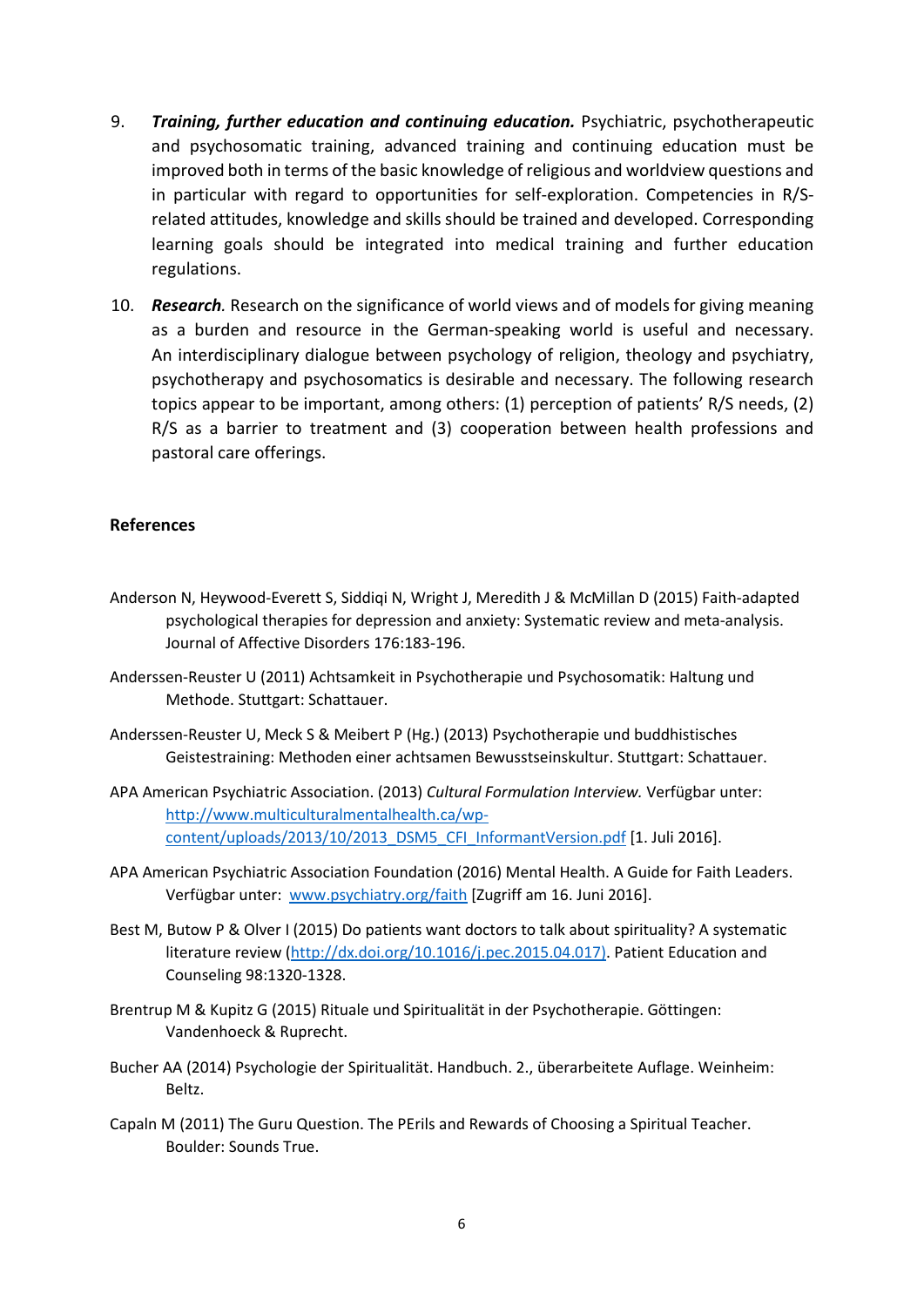Cook CCH (2013) Royal College of Psychiatrists: Recommendations for psychiatrists on spirituality and religion

[\(http://www.rcpsych.ac.uk/pdf/Recommendations%20for%20Psychiatrists%20on%20Spiritu](http://www.rcpsych.ac.uk/pdf/Recommendations%20for%20Psychiatrists%20on%20Spirituality%20and%20Religion%20Revised.x.pdf) [ality%20and%20Religion%20Revised.x.pdf,](http://www.rcpsych.ac.uk/pdf/Recommendations%20for%20Psychiatrists%20on%20Spirituality%20and%20Religion%20Revised.x.pdf) Zugriff 8.5.1016).

- Curlin FA, Lawrence RE, Odell S, Chin MH, Lantos JD, Koenig HG & Meador KG (2007) Religion, spirituality, and medicine: psychiatrists' and other physicians' differing observations, interpretations, and clinical approaches. American Journal of Psychiatry 164:1825-1831.
- Flassbeck C & Keßler BH (2013) Werte als Kompass der Psychotherapie. In: Senf W, Broda M & Wilms B (Hg.) Techniken der Psychotherapie. Ein methodenübergreifendes Kompendium. Stuttgart: Thieme. 24-28.
- Frey D (Hg.) (2016) Psychologie der Werte. Von Achtsamkeit bis Zivilcourage Basiswissen aus Psychologie und Philosophie. Berlin: Springer.
- Frick E, Weber S & Borasio GD (2002) *S*PIR Halbstrukturiertes klinisches Interview zur Erhebung einer "spirituellen Anamnese". Verfügbar unter: <http://www.psychosomatik.mri.tum.de/downloads> [13. Juli 2016].
- Galanter M, Spiro HR, MohI PC, Dobbs-Wiggins PC, Harding GT, Barnhouse RT, Thurrelt RJ & Tuyl Cv (1990) Guidelines regarding possible conflict between psychiatrists' religious commitments and psychiatric practice. American Journal of Psychiatry 147:542-542.
- Goncalves JP, Lucchetti G, Menezes PR & Vallada H (2015) Religious and spiritual interventions in mental health care: a systematic review and meta-analysis of randomized controlled clinical trials. Psychological Medicine 45:2937-2949.
- Grober C, Heidenreich T & Rief W (2016) Existenzielle Themen in der kognitiven Verhaltenstherapie. Psychotherapeut 61:229-236.
- Grossman P & Reddemann L (2016) Achtsamkeit. Wahrnehmen ohne zu Urteilen oder ein Weg, Ethik in der Psychotherapie zu verkörpern? Psychotherapeut 61:222-228.
- Hardt J & Springer A (2012) Psychotherapie und Religion–einige kulturgeschichtliche Anmerkungen. Psychotherapeutenjournal 3:210-212.
- Harrer ME & Weiss H (2016) Wirkfaktoren der Achtsamkeit: Wie sie die Psychotherapie verändern und bereichern. Stuttgart: Schattauer.
- Huguelet P, Mohr S, Betrisey C, Borras L, Gillieron C, Adham-Mancini M, Rieben I, Perroud N & Brandt P-Y (2011) A randomized trial of spiritual assessment of outpatients with schizophrenia: patients' and clinicians' experience. Psychiatric Services (Washington, D.C.) 62:79-86.
- Kizilhan JI (2015) Religion, Kultur und Psychotherapie bei muslimischen Migranten. Psychotherapeut 60:426-432.
- Koenig HG (2008) Medicine, religion, and health. Where science and spirituality meet. West Conshohocken: Templeton Foundation Press.
- Koenig HG (2012) Commentary: Why do research on spirituality and health, and what do the results mean? Journal of Religion and Health 51:460-467.
- Koenig HG, King DE & Carson VB (2012) Handbook of Religion and Health, 2nd ed. New York: Oxford University Press.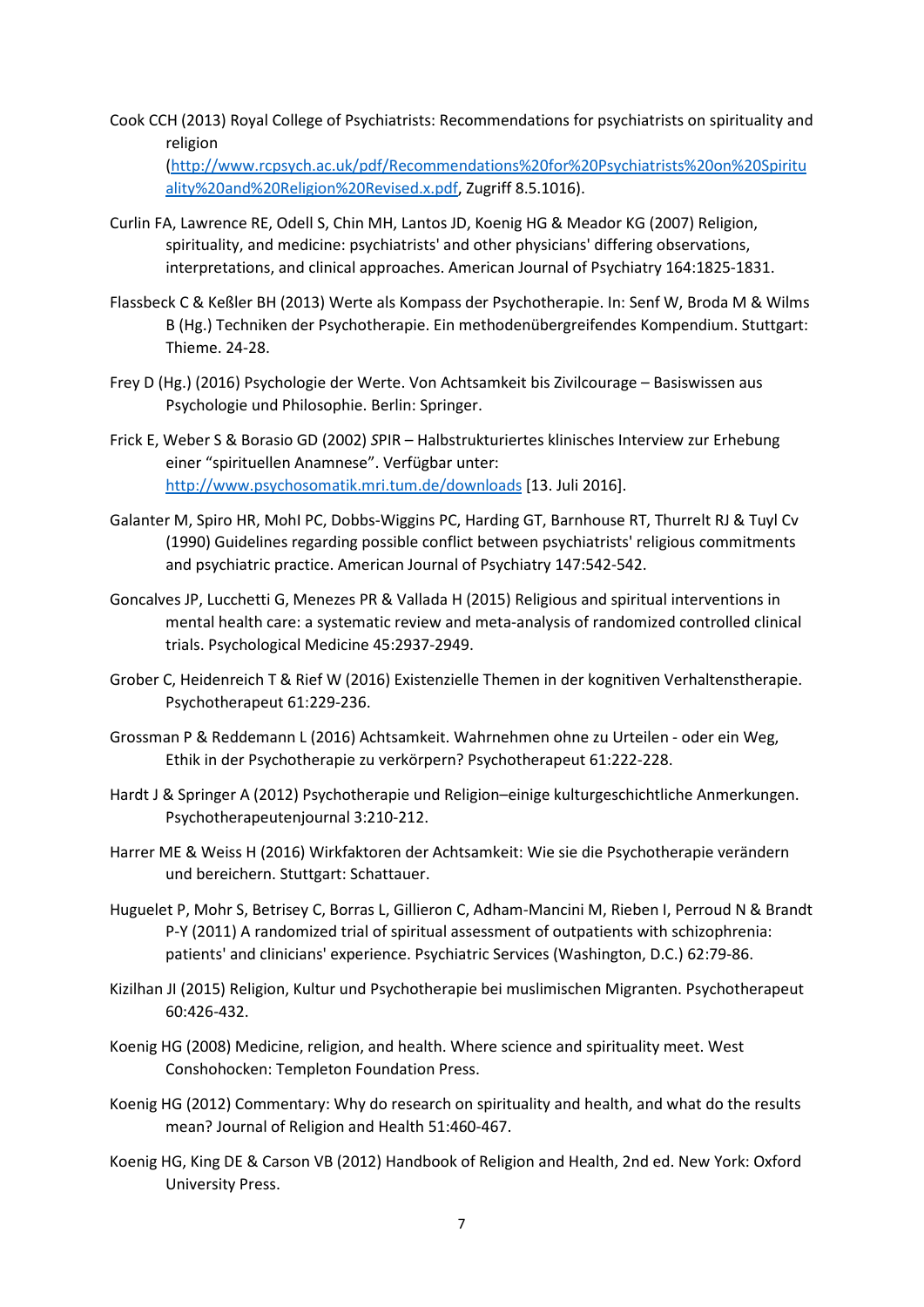- Kühn R, Schlimme JE & Witte KH (Hg.) (2010) Religion und Modernität (psycho-logik 5. Jahrbuch für Psychotherapie, Philosophie und Kultur). Freiburg: Alber.
- La Cour P (2012) Sinnsuche und Gesundheit in Skandinavien. Spiritual Care 1:66-73.
- Lee E, Zahn A & Baumann K (2015) How do psychiatric staffs approach religiosity/spirituality in clinical practice? Differing perceptions among psychiatric staff members and clinical chaplains. Religions 6:930-947.
- Lim C, Sim K, Renjan V, Sam HF & Quah SL (2014) Adapted cognitive-behavioral therapy for religious individuals with mental disorder: a systematic review. Asian Journal of Psychiatry 9:3-12.
- Luckmann T (2002) Veränderungen von Religion und Moral im modernen Europa. Berliner Journal für Soziologie 12:285-293.
- Meindl J & Bucher A (2015) Gibt es eine spirituelle Persönlichkeit? Wege zum Menschen 67:228-238.
- Moreira-Almeida A, Sharma A, Rensburg BJv, Verhagen PJ & Cook CCH. (2015). WPA Position statement on spirituality and religion in psychiatry. Verfügbar unter: [http://www.wpanet.org/uploads/Position\\_Statement/WPA%20position%20Spirituality%20st](http://www.wpanet.org/uploads/Position_Statement/WPA%20position%20Spirituality%20statement%20final%20version_rev2%20on%20Spirituality.pdf) [atement%20final%20version\\_rev2%20on%20Spirituality.pdf](http://www.wpanet.org/uploads/Position_Statement/WPA%20position%20Spirituality%20statement%20final%20version_rev2%20on%20Spirituality.pdf) [Zugriff am 8. Mai 2016].
- Morgan J & Sandage SJ (2016) A Developmental Model of Interreligious Competence. Archive for the Psychology of Religion 38:129-158.
- Murken S (1997) Ungesunde Religiosität Entscheidungen der Psychologie? In: Klinkhammer GM, Rink S & Frick T (Hg.) Kritik an Religionen. Religionswissenschaft und der kritische Umgang mit Religionen. Marburg: Diagonal. 157-172.
- Murken S & Namini S (2008) Spirituelle Lebenshilfe Überlegungen zur Individualisierung und Funktionalisierung gegenwärtiger religiöser Angebote. In: Gräb W & Charbonnier L (Hg.) Individualisierung - Spiritualität - Religion. Transformationsprozesse auf dem religiösen Feld in interdisziplinärer Perspektive Berlin: LIT. 173-186.
- Österreichisches Bundesgesundheitsministerium (2014) Richtlinie für Psychotherapeutinnen und Psychotherapeuten zur Frage der Abgrenzung der Psychotherapie von esoterischen, spirituellen und religiösen Methoden des Bundesministeriums für Gesundheit auf Grundlage eines Gutachtens des Psychotherapiebeirates vom 17.06.2014 [\(http://www.bmg.gv.at\)](http://www.bmg.gv.at/)
- Pargament KI (2013) Ziele, die dem Menschen heilig sind. Zur Bedeutung der Zukunft für die Gesundheit. Spiritual Care 2:8-16.
- Pargament KI, Exline JJ & Jones JW (2013) APA handbook of psychology, religion, and spirituality (Vol 1): Context, theory, and research: American Psychological Association.
- Peteet J, Abou-Allaban Y, Dell ML, Greenberg W, Lomax J, Torres M & Cowell V (2006) Religious/spiritual commitments and psychiatric practice, The American Psychiatric Association (APA), Resource Document, Approved by the Joint Reference Committee, December 2006 [\(http://www.psychiatry.org/File%20Library/Psychiatrists/Directories/Library-and-](http://www.psychiatry.org/File%20Library/Psychiatrists/Directories/Library-and-Archive/resource_documents/rd2006_Religion.pdf)[Archive/resource\\_documents/rd2006\\_Religion.pdf,](http://www.psychiatry.org/File%20Library/Psychiatrists/Directories/Library-and-Archive/resource_documents/rd2006_Religion.pdf) Zugriff 8.5.2016).
- Ross JJ, Kennedy GA & Macnab F (2015) The effectiveness of spiritual/religious interventions in psychotherapy and counselling: a review of the recent literature. Melbourne: PACFA.